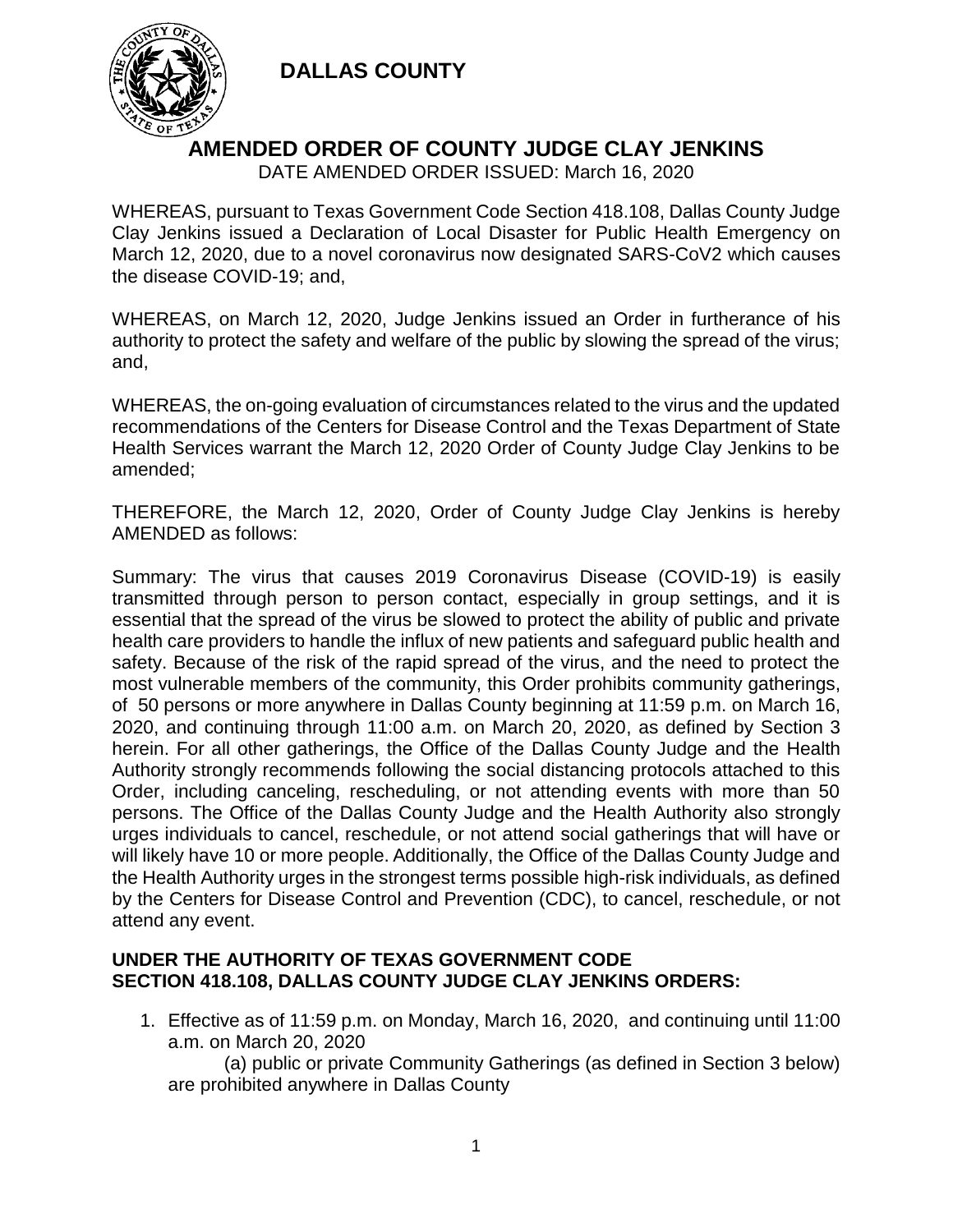

(b) Restaurants with or without drive-in or drive-through services and microbreweries, micro-distilleries, or wineries may only provide take out, delivery, or drive-through services as allowed by law,

(c) Bars, lounges, taverns, or arcades and private clubs shall close.

- 2. In addition, the Office of the Dallas County Judge and the Dallas County Department of Health and Human Services ("Health Authority") strongly urge organizations that serve high-risk populations to cancel all gatherings until further notice These recommendations are based on the social distancing practices attached to this Order as well as the "Implementation of Mitigation Strategies for Communities with Local COVID-19 Transmission" issued by the United States Centers for Disease Control and Prevention ("CDC"). The Office of the Dallas County Judge and the Health Authority urge people to not attend non-essential gatherings during the duration of this Order in order to help slow down the spread of the COVID-19 virus.
- 3. Definitions:
	- a. For purposes of this Order, a "Community Gathering" is any indoor or outdoor event or convening, subject to the exceptions and clarifications below, that brings together or is likely to bring together fifty (50) or more persons at the same time in a single room or other single confined or enclosed space, such as an auditorium, theatre, stadium (indoor or outdoor), arena or event center, gym, meeting hall, conference center, large cafeteria, or any other confined indoor or confined outdoor space.
	- b. An outdoor "Community Gathering" under this Order is limited to events in confined outdoor spaces, which means an outdoor space that (i) is enclosed by a fence, physical barrier, or other structure and (ii) where people are present and they are within six feet of one another for extended periods.
	- c. For purposes of clarity, a "Community Gathering" does not include the following so long as visitors are generally not within six feet of one another for extended periods:
		- i. (i) spaces where 50 or more persons may be in transit or waiting for transit such as airports, bus stations or terminals; (ii) office space, schools, or residential buildings; (iii) grocery stores, shopping malls, or other retail establishments, not including restaurants with and without drive-in or drive-through services, microbreweries, microdistilleries or wineries, bars, lounges, or taverns, and private clubs, where large numbers of people are present but it is unusual for them to be within six feet of one another for extended periods; and (iv) hospitals and medical facilities. In all such settings, the Office of the Dallas County Judge and the Health Authority recommends following the attached Social Distancing Recommendations, and personal hygiene measures such as hand sanitizer and tissues should be provided when possible.
- 4. If someone in a household has tested positive for coronavirus, the household is ordered to isolate at home. Members of the household cannot go to work, school, or any other community function.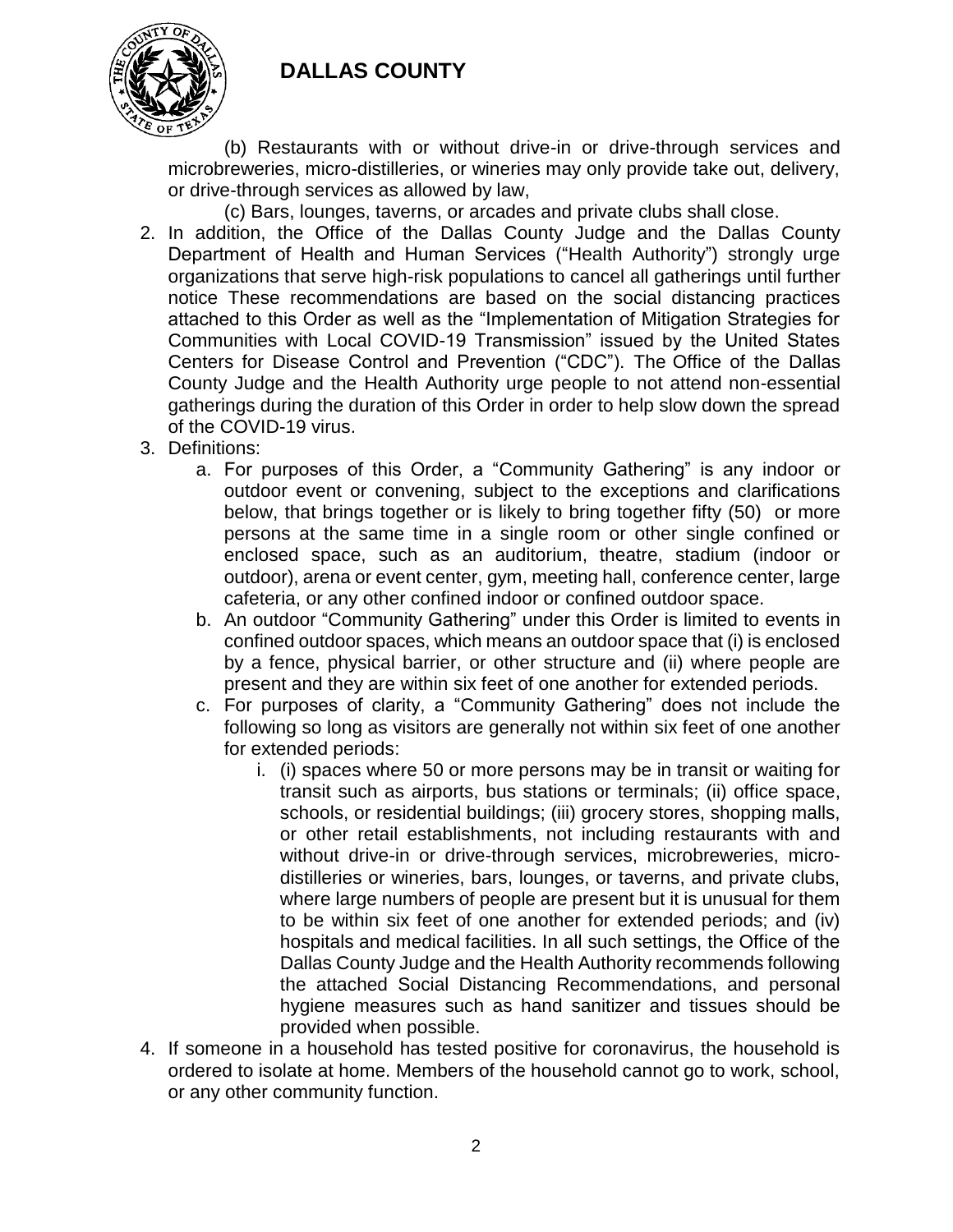

- 5. Nursing homes, retirement, and long-term care facilities are instructed by this order to prohibit non-essential visitors from accessing their facilities unless to provide critical assistance or for end-of-life visitation.
- 6. Public and private schools and institutions of higher education are instructed by this order to provide a safety plan to Dallas County Office of Homeland Security and Emergency Management 72 hours before students return to a classroom settings.
- 7. Additionally, the Office of the Dallas County Judge and the Health Authority instructs all employees to remain at home if sick. Employees of private businesses and nonprofits with six or more employees in the City of Dallas can use their paid sick leave when they are sick or to care for sick family members.
- 8. This Order shall be effective until 11:00 a.m. on March 20, 2020, or until it is either rescinded, superseded, or amended pursuant to applicable law.
- 9. The County of Dallas must promptly provide copies of this Order by posting on the Dallas County Health and Human Services website. In addition, the owner, manager, or operator of any facility that is likely to be impacted by this Order is strongly encouraged to post a copy of this Order onsite and to provide a copy to any member of the public asking for a copy. If any subsection, sentence, clause, phrase, or word of this Order or any application of it to any person, structure, gathering, or circumstance is held to be invalid or unconstitutional by a decision of a court of competent jurisdiction, then such decision will not affect the validity of the remaining portions or applications of this Order.

## **IT IS SO ORDERED**

**CLAY JENKINS DALLAS COUNTY JUDGE**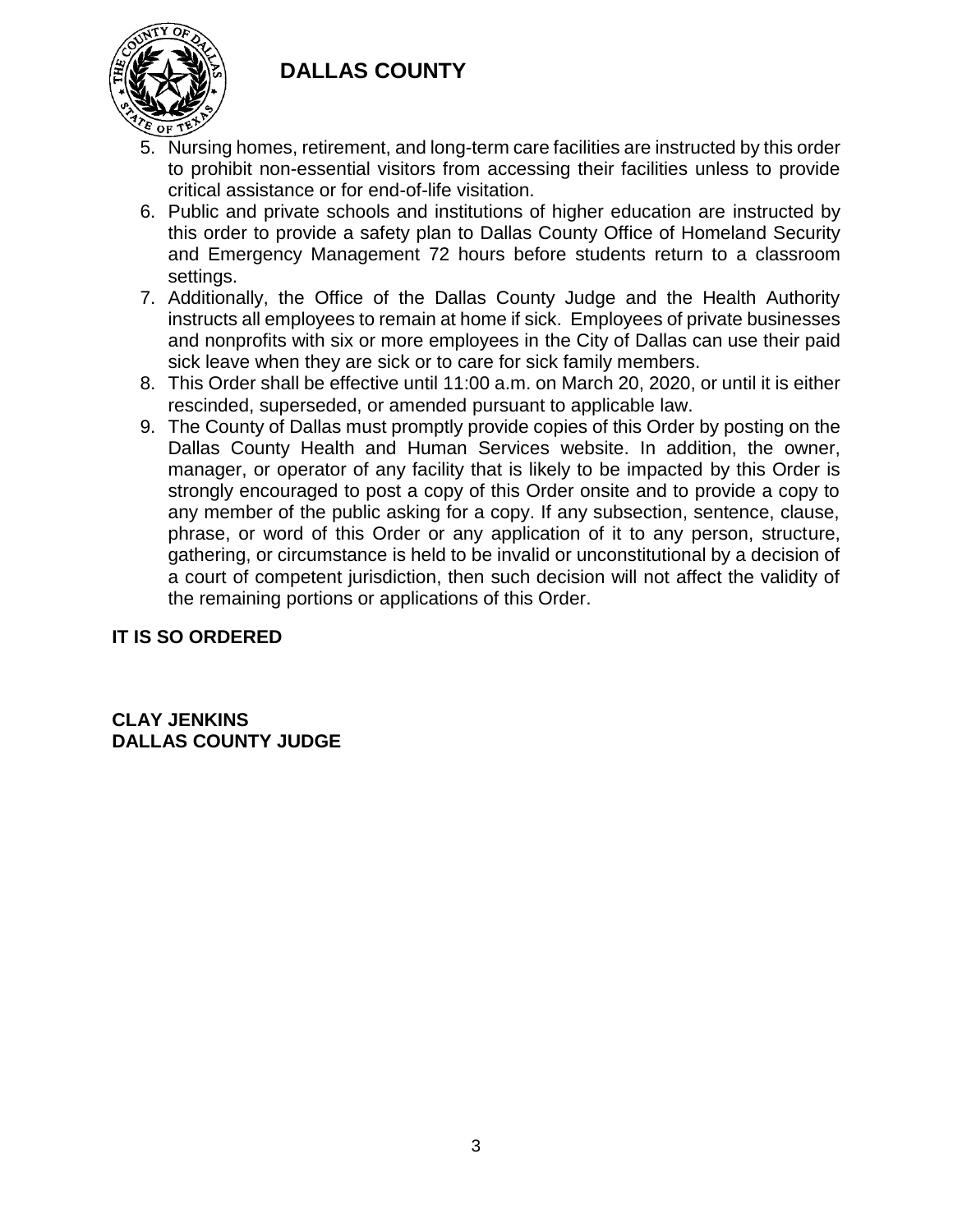

## **DCHHS Social Distancing Recommendations**

### **1) Vulnerable Populations: Limit Outings**

- Vulnerable populations include people who are:
	- o 60 years old and older.
	- $\circ$  People with certain health conditions such as heart disease, lung disease, diabetes, kidney disease and weakened immune systems.
- For vulnerable populations, don't go to gatherings unless it is essential. If you can telecommute, you should. Avoid people who are sick.

#### **2) Workplace and Businesses: Minimize Exposure**

- Suspend nonessential employee travel.
- Minimize the number of employees working within six feet of one another, including minimizing or canceling large in-person meetings and conferences.
- Urge employees to stay home when they are sick and maximize flexibility in sick leave benefits.
- Do not require a doctor's note for employees who are sick.
- Consider use of telecommuting options.
- Some people need to be at work to provide essential services of great benefit to the community. They can take steps in their workplace to minimize risk.

### **3) Cancel Non-essential Events**

- Cancel non-essential events.
- Do not attend any events or gatherings if sick.
- For events that aren't cancelled, we recommend:
	- o Having hand washing capabilities, hand sanitizers and tissues available.
	- $\circ$  Frequently cleaning high touch surface areas like counter tops and hand rails.
	- $\circ$  Finding ways to create physical space to minimize close contact as much as possible.

#### **4) Schools: Safety First**

- Do not have your child attend school if sick.
- If you have a child with chronic health conditions, consult the child's doctor about school attendance.
- Schools should equip all classrooms with hand sanitizers and tissues.
- Recommend rescheduling or cancelling events that are not essential.
- Explore remote teaching and online options to continue learning.
- Schools should develop a plan for citywide school closures, and families should prepare for potential closures.

### **5) Transit: Cleaning and Protection**

- Increase cleaning of vehicles and high touch surface areas.
- Provide hand washing/hand sanitizers and tissues in stations and on vehicles.